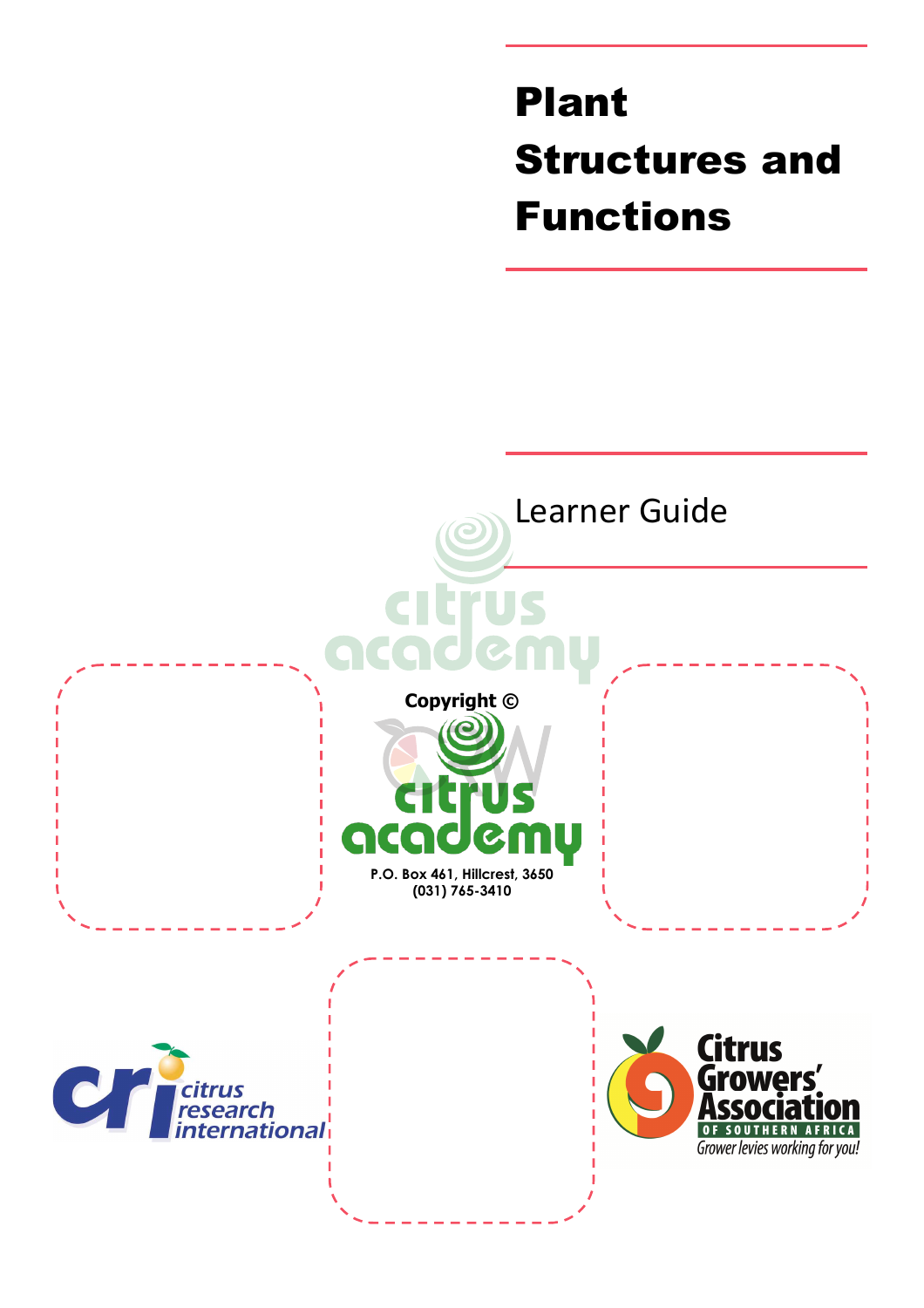Plant Structures and Functions Learner Guide

**© Citrus Academy NPC**  1 st edition 2017

The content of this module is based on audio-visual material produced by the Citrus Academy.

**Scripted by:**  Jacomien de Klerk

#### **Visual material production:**  Media World

**Additional information sources:**  Citrus Academy Production Learning Material

**Project coordinator:** Citrus Academy (Jacomien de Klerk)



#### **Disclaimer**

By accepting this document and reading its contents you agree to be bound by the terms of this disclaimer.

The use of the contents of this document and the accompanying visual material is at your own risk. Neither the Citrus Academy nor Citrus Research International nor the Citrus Growers' Association warrant that the content of this document or the visual material is suitable for your intended use or that it is free of inaccuracies or omissions. The opinions and advice expressed in this document and the visual material are not necessarily those of the Citrus Academy, Citrus Research International or the Citrus Growers' Association. The Citrus Academy, Citrus Research International and the Citrus Growers' Association, their directors, officers, employees, agents and contractors shall not be liable for any loss or damage of any nature suffered by any person as a direct or indirect result of the use of, or inability to use, any advice, opinion or information contained in this document or the visual material, or any misrepresentation, misstatement or omission, whether negligent or otherwise, contained in this document and the visual material.

You indemnify the Citrus Academy, Citrus Research International and the Citrus Growers' Association against any claim by any third party against the Citrus Academy, Citrus Research International and the Citrus Growers' Association, their directors, officers, employees, agents or contractors arising from, or in connection with, the use of, or reliance on, the contents of this document and the visual material. It is your responsibility to determine suitability of the contents of this document and the accompanying visual material for your intended use.



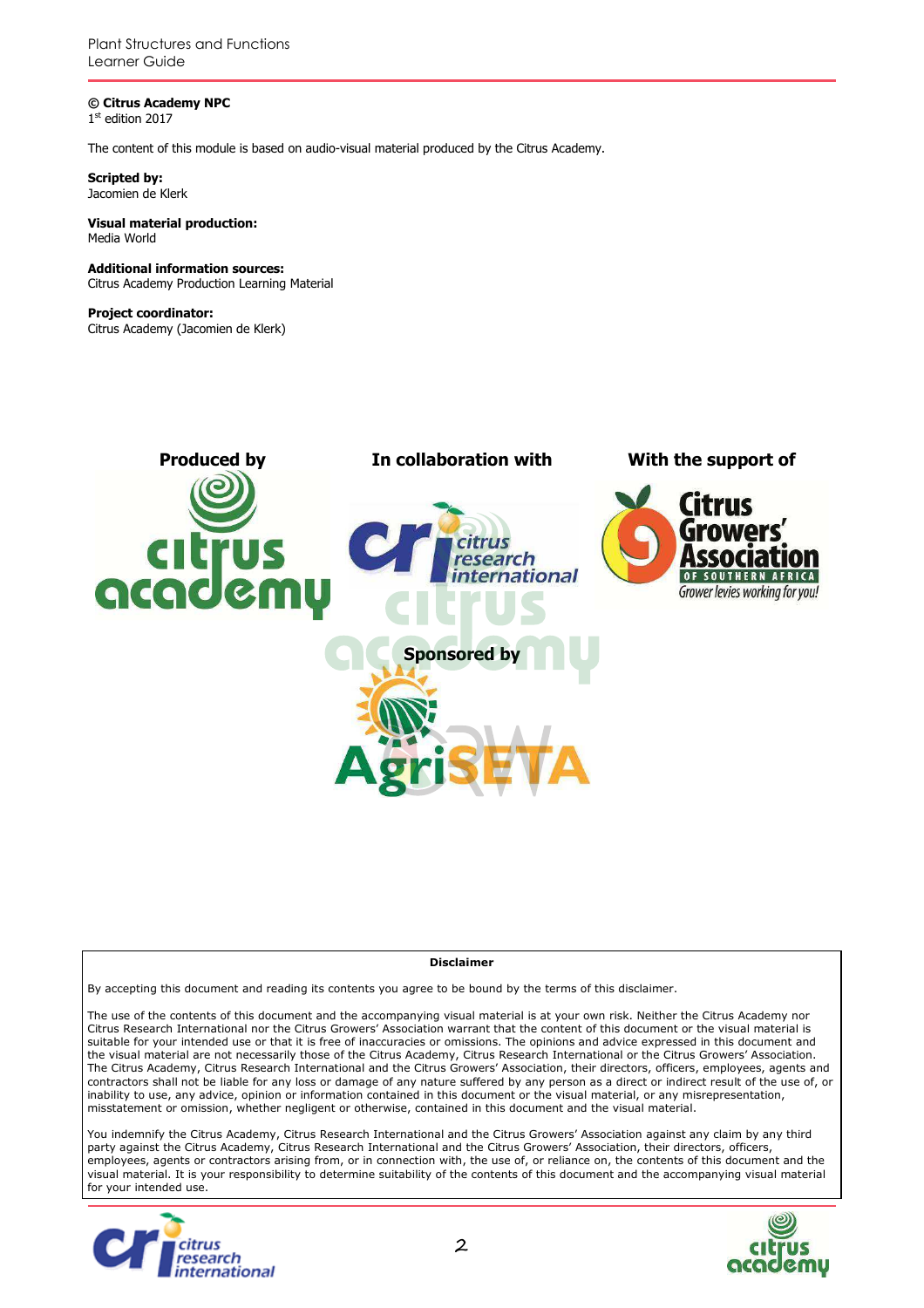# **Contents**

| <b>Introduction</b>            | 4              |
|--------------------------------|----------------|
| <b>Plant Anatomy</b>           | 4              |
| Seeds                          | $\overline{4}$ |
| Seed Structure                 | $\overline{4}$ |
| Seed Germination               |                |
| <b>Citrus Seeds</b>            |                |
| Roots                          | 6788           |
| Root Systems                   |                |
| Root Structure                 | 8              |
| <b>Root Functions</b>          | 10             |
| <b>Citrus Roots</b>            | 10             |
| <b>Trunk and Stems</b>         | 10             |
| <b>Stem Structure</b>          | 11             |
| Stem Growth                    | 11             |
| <b>Stem Functions</b>          | 12             |
| <b>Citrus Trunks and Stems</b> | 12             |
| Leaves                         | 12             |
| Leaf Types                     | 12             |
| Leaf Structure                 | 13             |
| <b>Leaf Functions</b>          | 13             |
| <b>Citrus Leaves</b>           | 13             |
| <b>Flowers</b>                 | 14             |
| <b>Flower Structures</b>       | 14             |
| <b>Flower Functions</b>        | 15             |
| <b>Citrus Flowers</b>          | 15             |
| Fruit                          | 15             |
| <b>Fruit Structures</b>        | 15<br>16       |
| <b>Citrus Fruit</b>            |                |
| <b>Plant Functions</b>         | 16             |
| Photosynthesis                 | 16             |
| Transpiration                  | 17             |
| Respiration                    | 18             |
| <b>Conclusion</b>              | 18             |



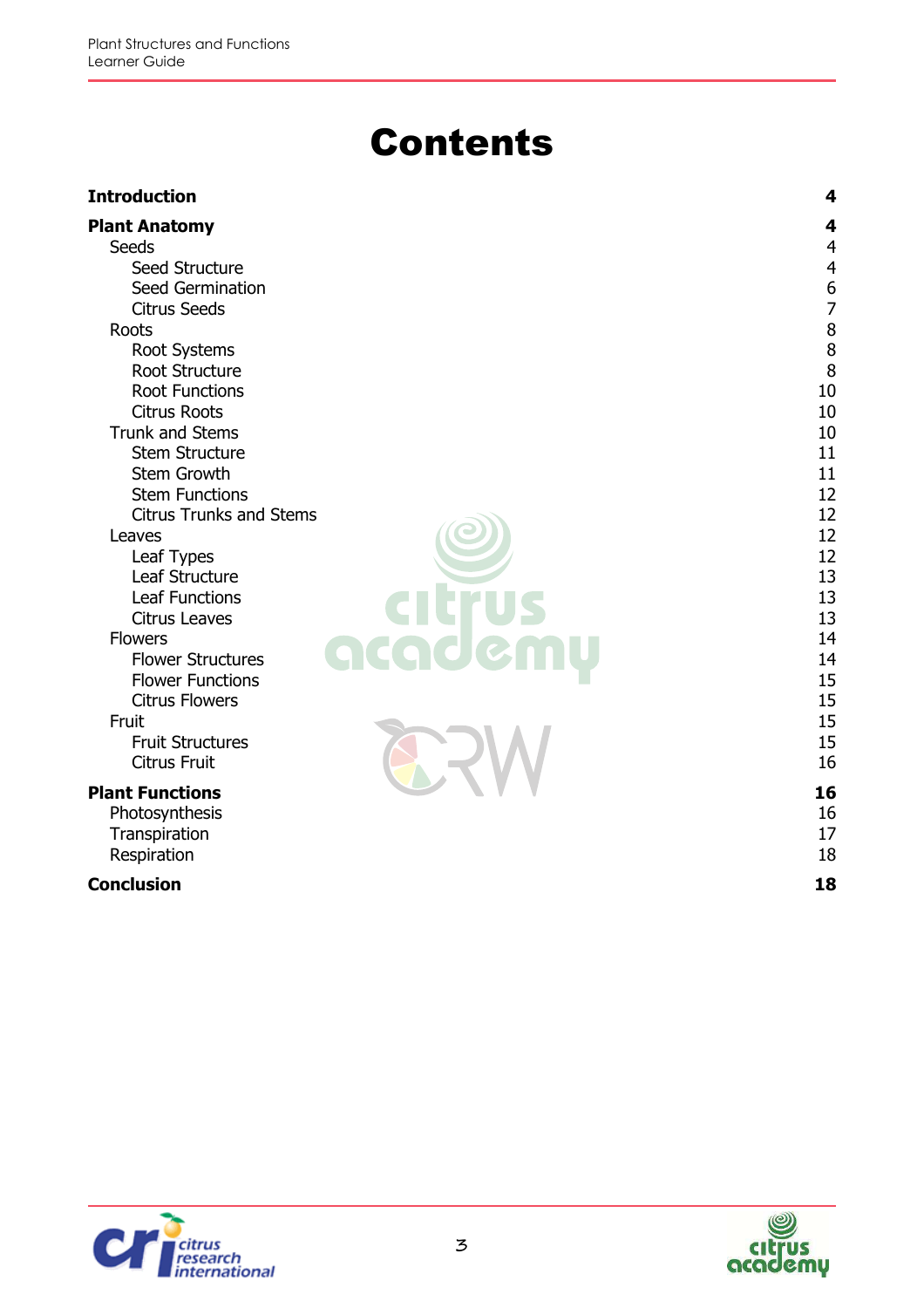## **Introduction**

Plants is one of the four kingdoms of the eukarya domain. From massive sequoia trees – one of the largest living organisms on earth – to tiny duckweed that float on water, from seagrass that grow in the deep oceans to the citrus trees we farm with, plants are all around us, and we depend on them for food, oxygen and many other necessities of life. What all plants have in common are certain structures that enable them to perform certain functions, such as photosynthesis and respiration.

If we have a good understanding of these structures, also called plant **anatomy**, and the functions of plants, known as their **physiology**, we will be able to understand what plants need in order to grow best, which is critical if we are involved in plant production.



## **Glossary Definitions**

Before we get started, please note the following: In this module we use many difficult scientific terms, which you might not understand when you first hear them. I will give you definitions for these terms, and I will also put them into a glossary for you. Listen out for me, and please pay special attention whenever a term is placed in the glossary. You can always refer back to it if you find a term that you are uncertain of.

# **Plant Anatomy**

Plant species have diverse structural compositions. Some plants have flowers, some don't. Some plants have massive root systems, some have tiny roots, and there are even some with no roots at all. Some plants store food in its roots, and others store water in its leaves. Some have thick, woody stems, and some have long soft bows.

In order to understand the particular plant that we work with, we need to first understand each plant part, what it looks like, and how it functions. Particularly, we will look at the following plant parts: seeds, roots, stems, leaves, flowers and fruit.

## **Seeds**

The seed is the starting point of a plant. A seed has tiny parts that develop into the parts of the plant. Once the plant has grown it will eventually produce fruit containing more seeds.

Seeds can be tiny, such as those of vegetable or garden flower plants, or they can be large, such as the red seeds of a cycad plant or the seed of an avocado. They can be sticky, so that they will stick to the coats or feet of animals, or they can be light and winged, so that the wind can carry and disperse them.

## **Seed Structure**

No matter what it looks like, seeds are almost always made up of two parts, namely a seed coat and an embryo.



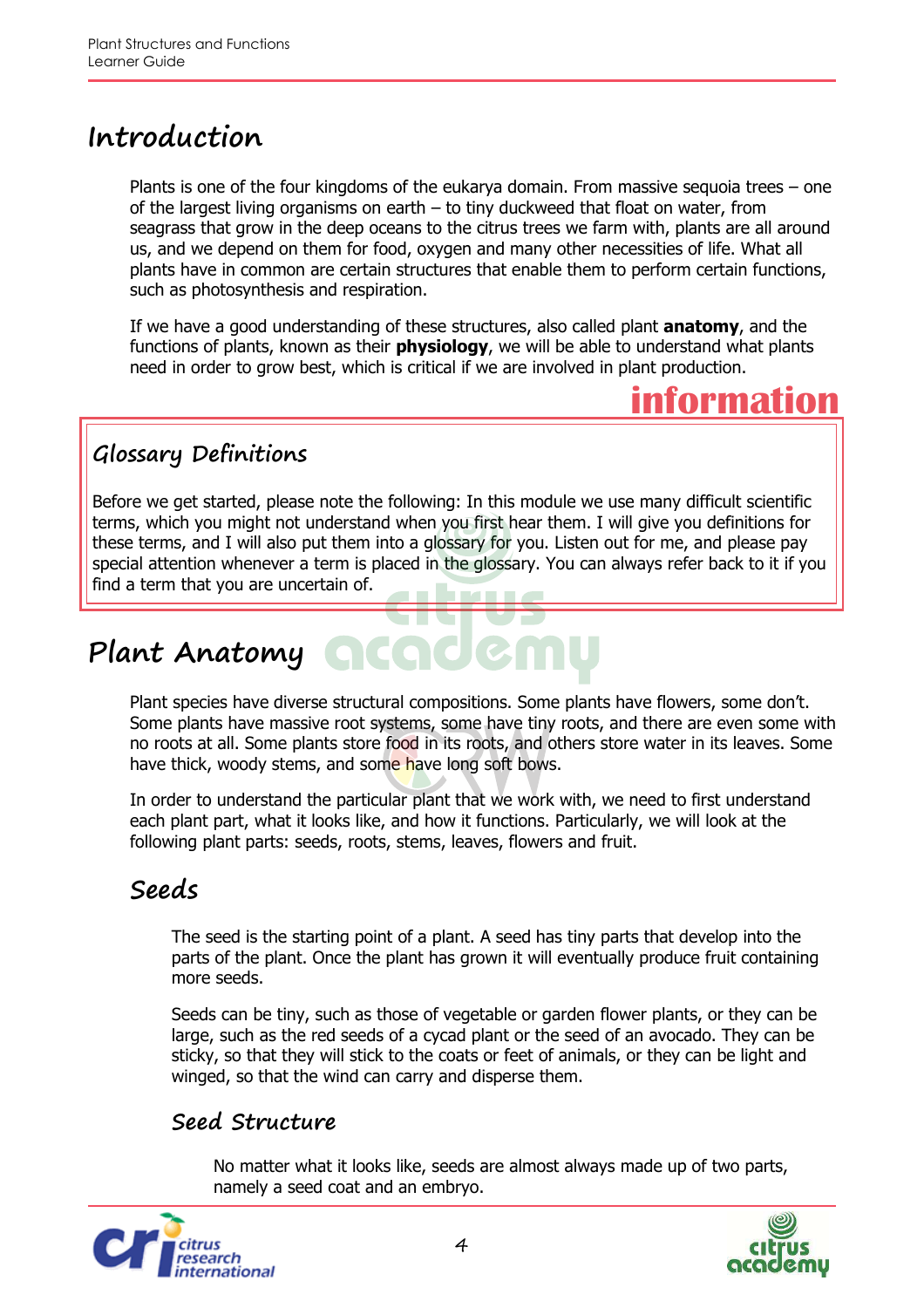## **information**

## **Glossary Definitions**

The **embryo** is a plant in its earliest stage of development before it becomes self-supporting. Once the embryo begins to grow out from the seed, or germinate, it forms a seedling.

> The seed coat is the protective outer layer of a seed and it protects the embryo from injury and from insects and diseases. There is a small opening in the seed coat, called the micropyle, through which the pollen tube passes before fertilisation, and through which the radicle emerges during germination.

The embryo consists of three parts, namely the radicle, the plumule and the cotyledons.

## **information**

## **Glossary Definitions**

The **micropyle** is a small opening in the seed coat, which was originally a small opening in the ovule through which the pollen passed during fertilisation.

The **radicle** is the part of a plant embryo that forms the tap root of the young plant after germination.

The **plumule** is the rudimentary primary shoot of a plant embryo, also known as a terminal bud or growth point.

The **cotyledons** are the seed leaves.

Plants are classified based on the number of cotyledons in the seed. Plants such as grasses are monocotyledons, or monocots, meaning the seed contains one cotyledon. Citrus seeds are dicotyledons, or dicots, and have two cotyledons.

Some seeds also have visible endosperm.

## **information**

## **Glossary Definitions**

**Dicotyledon**, or dicot, refers to a flowering plant that has a pair of cotyledons in the embryo of the seed.

**Monocotyledon**, or monocot, refers to a flowering plant that has only one cotyledon in the embryo of the seed.

**Endosperm** is the nutritive tissue of a seed and may contain carbohydrates, proteins, and lipids. The endosperm is the temporary food source for the seed.

> In some plants the endosperm is absorbed by the cotyledons, leaving the mature seed without separate endosperm.



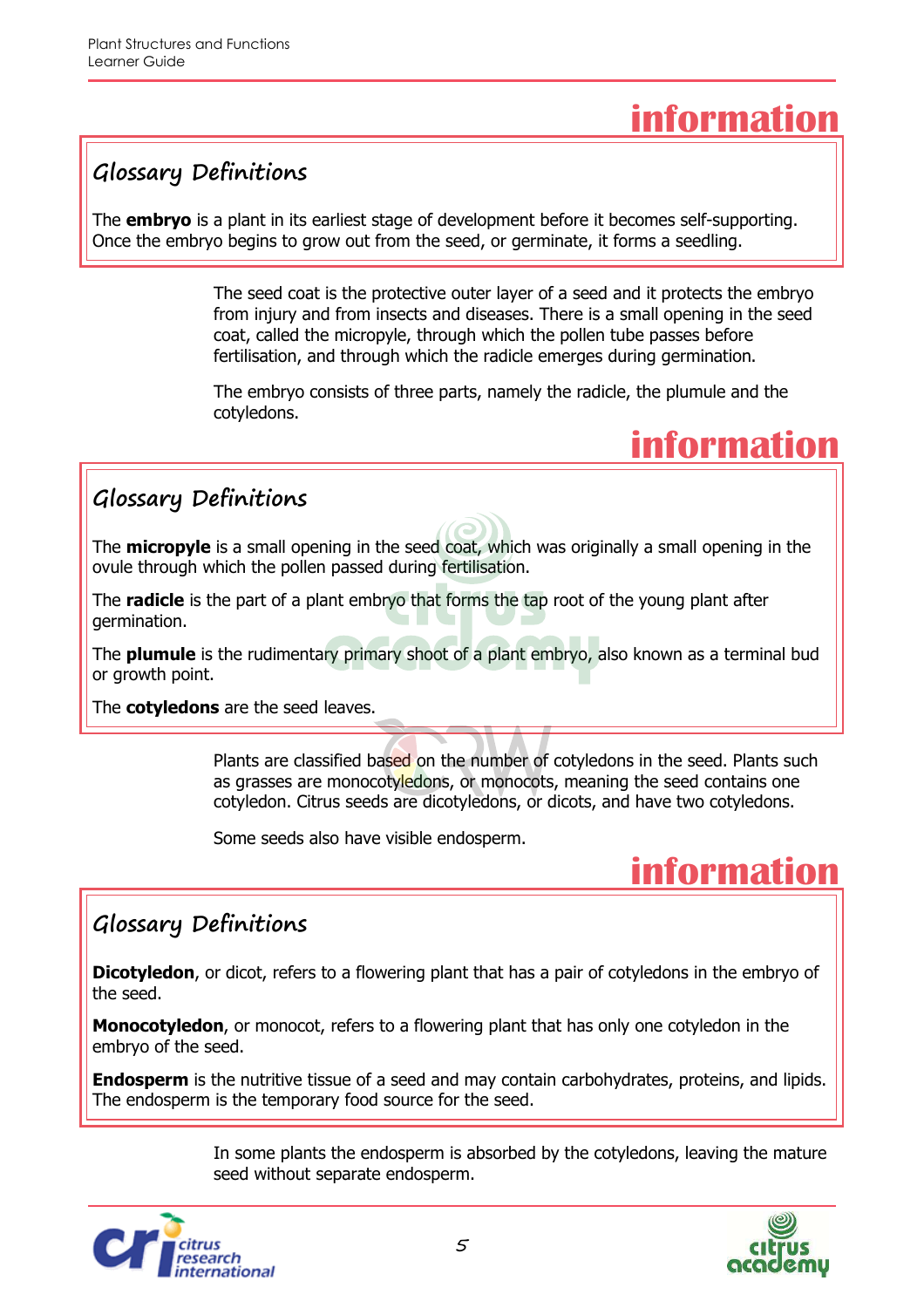### **Seed Germination**

Seed germination happens when growth is triggered in a seed after a period of dormancy, and is marked by the radicle emerging through the seed coat. Once a seed has been formed it can remain dormant – or resting – for a long period of time. The seed will only germinate when the conditions in which it finds itself are favourable. The seed needs enough water and oxygen, suitable temperature, and suitable light.

As the first step in germination, the seed starts taking up water through the seed coat which was dry while the seed was dormant. This is also referred to as imbibition.



**information**

## **Glossary Definitions**

**Imbibition** means the absorption of something, such as liquid or heat. In terms of seed germination, it means the absorption of water by the seed coat.

> Imbibition causes the seed coat to soften and the micropyle to open, after which the seed can take water up faster. Metabolism now starts in the seed.

## **Glossary Definitions**

**Metabolism** means the ongoing series of chemical interactions that take place in every living organism that provides the energy and nutrients to sustain life.

> The first metabolic processes that take place convert the food reserves in the endosperm into simpler substances that are transported to the embryo.

Now that the embryo has water and food, it starts growing. The radicle starts to grow first. It appears through the micropyle and forms the tap root of the plant, which grows downwards in response to gravity. Next, the epicotyl and – in some plants – the hypocotyl start growing upwards against gravity, pushing the plumule and the cotyledons above the surface of the growth medium.

## **information**

### **Glossary Definitions**

The **hypocotyl** is the part of the plant axis, or stem, between the roots and where the cotyledons are attached.

The **epicotyl** is the part of the plant axis, or stem, above the point where the cotyledons are attached and below the growth point. The epicotyl starts to grow after the hypocotyl.



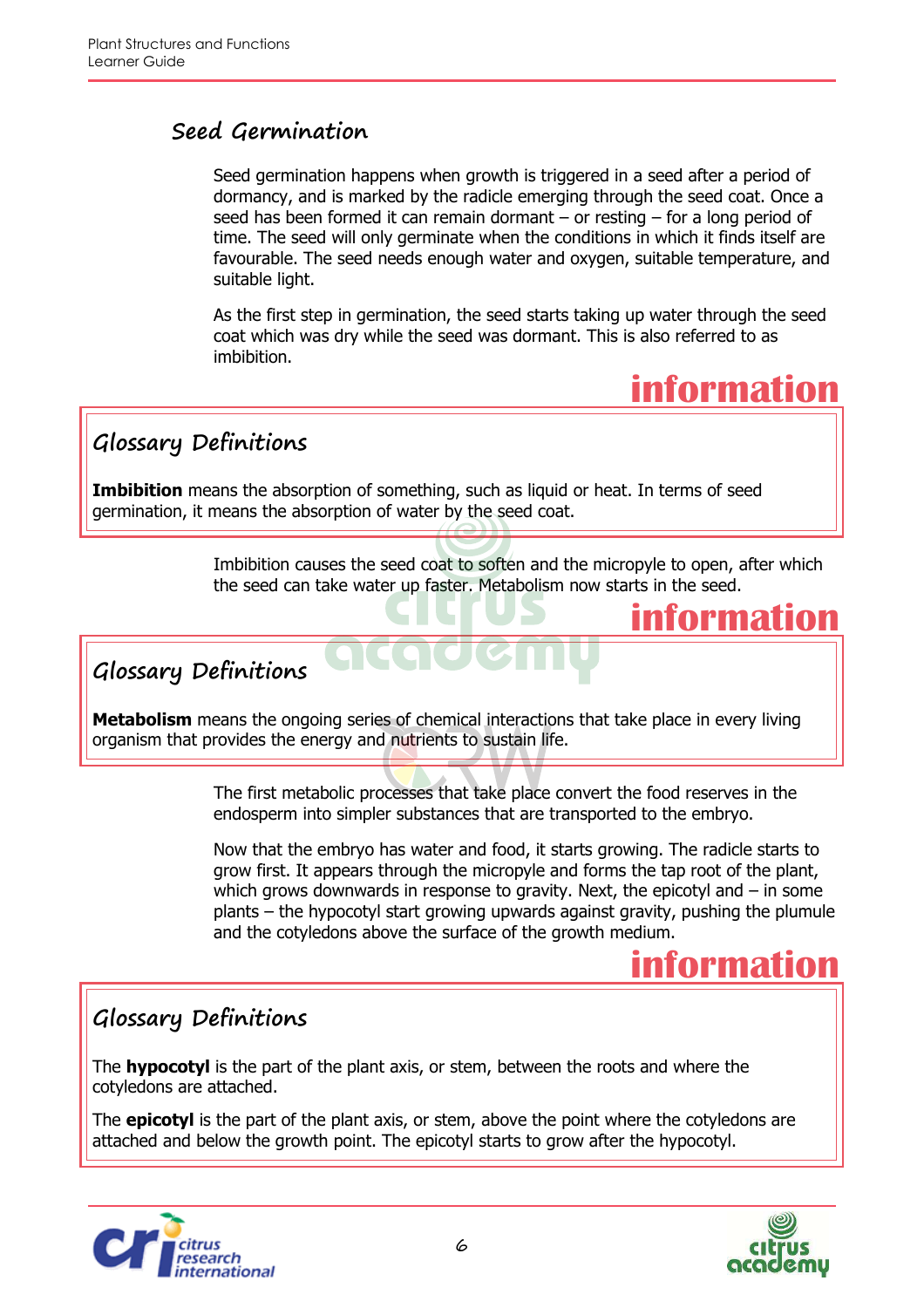### **Citrus Seeds**

Citrus seeds have a rare characteristic that has implication for how these plants are propagated commercially.

In the case of plants that reproduce sexually, in the ovule inside the flower, the male cells produced by the pollen fertilises the female reproductive cells, called ova, and an embryo is formed.

In the ovule, the embryo sac is contained within the nucellus which is surrounded by a membrane.

When an embryo is made naturally in the plant by way of sexual fertilisation, the fertilised ovum is called a zygote.



## **Glossary Definitions**

The **ovule** is a small structure inside the ovary of a seed plant that contains the female reproductive cells inside the embryo sac. The ovule develops into a seed after fertilisation.

The **nucellus** surrounds the embryo sac in the ovule and acts as a nutritional source that sustains the initial development of the embryo.

A **zygote** is an embryo formed when a male cell fertilises a female cell.

Because sexual propagation involves the fusion of one male cell and one female cell, the zygotic embryo has characteristics of both parents, and is a completely unique individual.

In commercial plant propagation it is very important that the nursery is able to produce plants that are true-to-type, meaning plants that are exactly the same as the mother plant. Because zygotic embryos have characteristics of both parents and we can therefore not guarantee that the seedlings will be the same as the mother plant, seed propagation is not generally used in the commercial propagation of tree crops.

However, true-to-type citrus rootstock is propagated with seed in commercial citrus nurseries. This is possible because citrus has an unusual characteristic. In citrus seeds, some of the nucellar cells develop into nucellar embryos.



## **Glossary Definitions**

A **nucellar embryo** forms from the nucellus around the embryo sac.



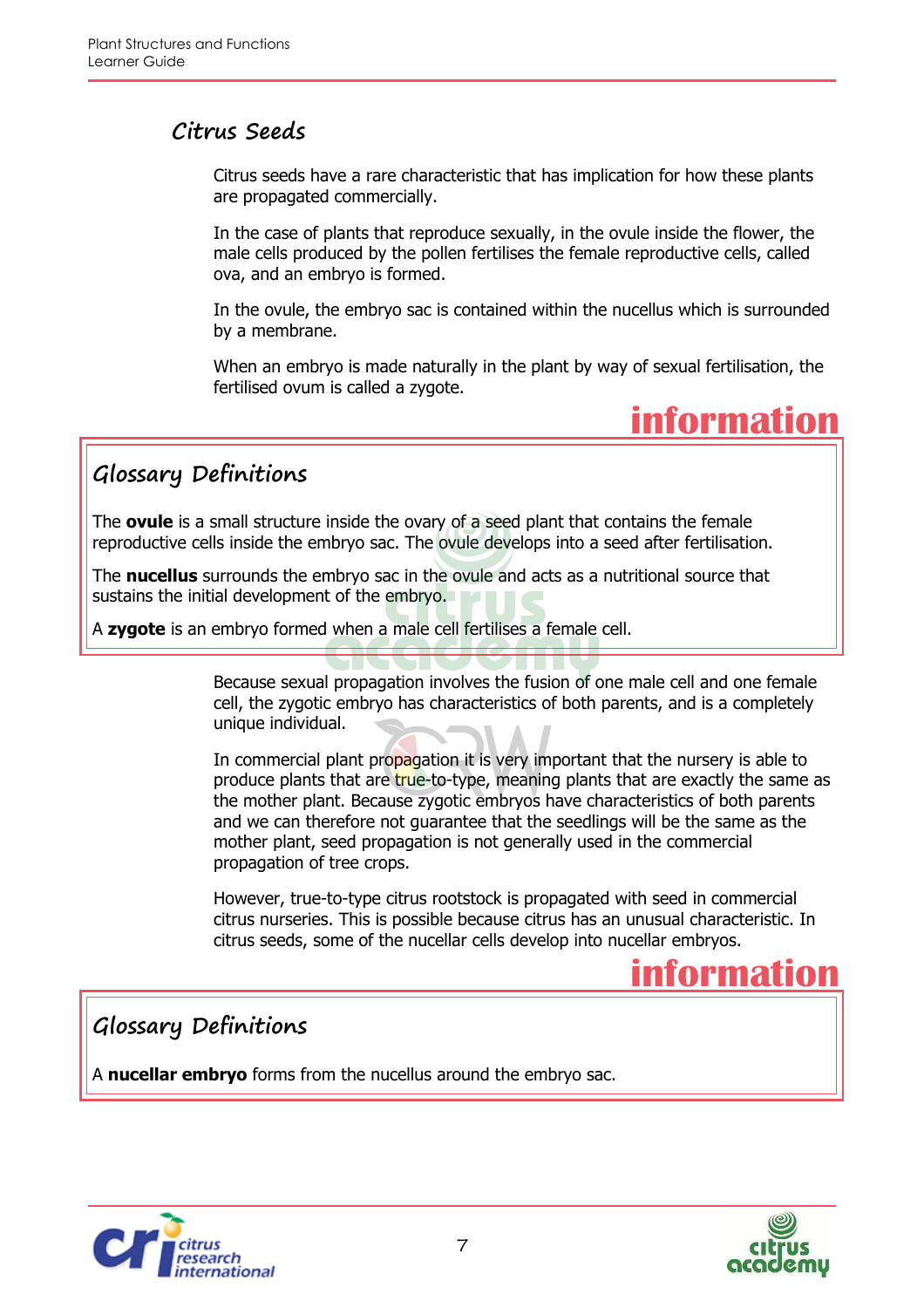Because these embryos are formed from the nucellus, they contain only the genetic material of the mother plant, which makes them true-to-type.

When a citrus seed germinates, more than one seedling grows from each seed. The zygotic embryo will always form one seedling, while the number of nucellar embryos that grow into seedlings varies.

The zygotic seedlings are different from nucellar seedlings, and are discarded in the nursery. Only true-to-type nucellar seedlings are eventually used as rootstock plants.

## **Roots**

Roots are typically at the bottom end of a plant. Roots have root caps and do not have nodes, and never bear leaves or flowers directly. Their main functions are to anchor the plant in the soil, absorb and transport nutrients and moisture, and store food.

#### **Root Systems**

Plants generally have either a tap root system or an adventitious root system.

Monocotyledonous plants such as grasses commonly have adventitious root systems, as do all plants propagated through asexual methods.

Dicotyledonous plants have taproot systems, because the radical in the seed develops into a tap root when the seed germinate.

## **information**

## **Glossary Definitions**

Adventitious means developing in an unusual position. In terms of root development, it means roots that grow directly from the stem or leaf.

**Asexual** plant propagation is when plant cells or parts form new plants, such as when cuttings and tissue culture is used in commercial plant propagation.

## **Root Structure**

In terms of its external features, a root is divided into a number of regions, which mostly have to do with how the root grows. Firstly, the root cap covers the very tip of the root and is shaped like a thimble. It protects the delicate growing tip from injury as it pushes its way through the soil.

The growing tip that is covered by the root cap is called the region of cell division, or the root meristem. This is the primary growth region of the root, where cells are dividing all the time, forming new cells that later differentiate into specialised root tissue.



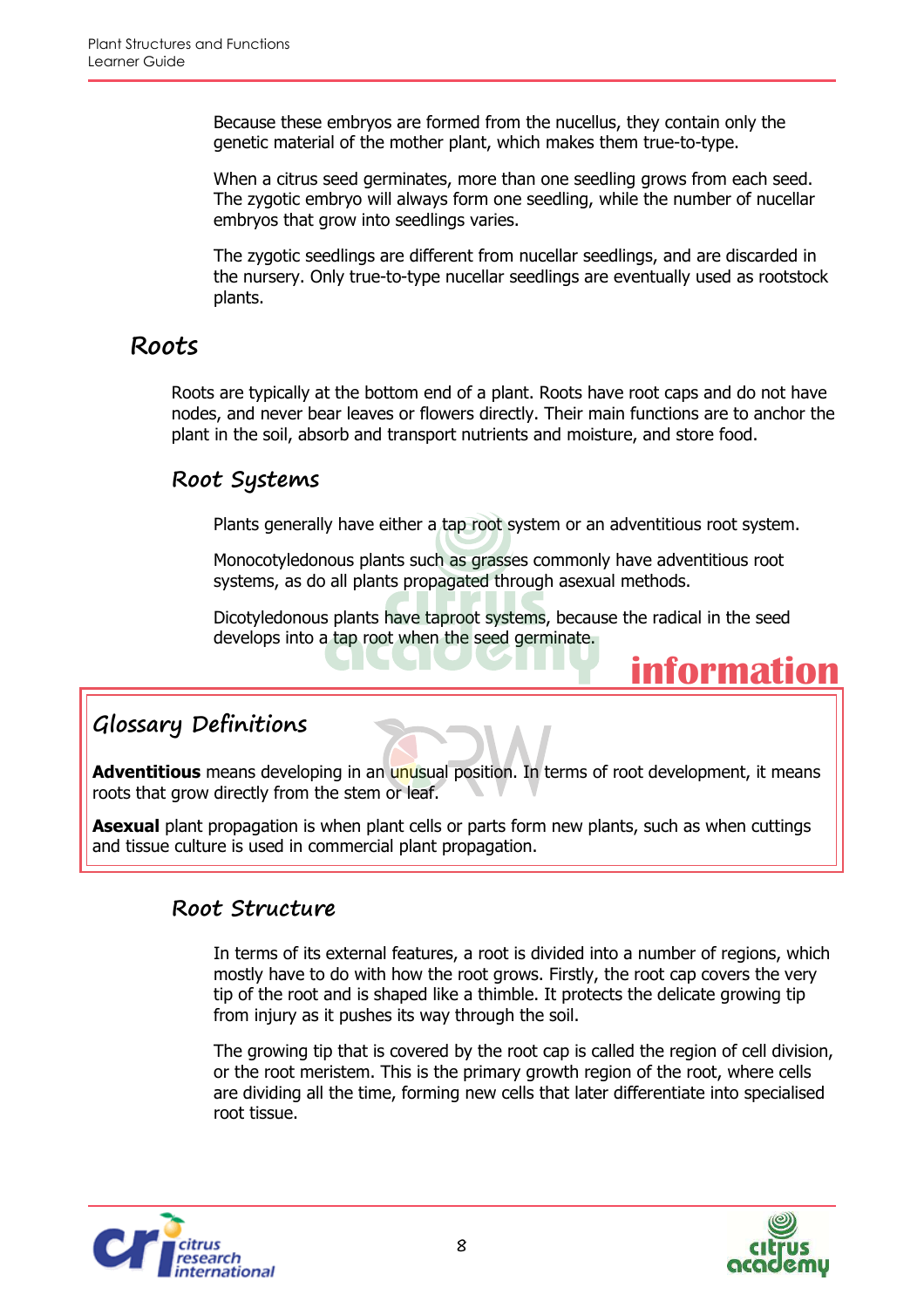## **information**

## **Glossary Definitions**

The **meristem** is the primary growth region and the tissue where undifferentiated plant cells, or meristematic cells, are found. Other plant parts, such as stems, also have meristems in their primary growth region.

> Behind the meristematic region is the region of cell elongation, where the new cells rapidly grow in size, causing the root to lengthen and penetrate deeper into the soil.

Overlapping the region of cell elongation and extending further up the root, is the root hair region, which is also where cells are differentiated into particular functions. In this region the outer cell walls of the epidermis cells grow out to form root hairs, which makes the surface through which water and nutrients can be absorbed much larger.



## **Glossary Definitions**

The **epidermis** is the outer layer of tissue of all plant parts. Epidermis literally means "over skin", epi- meaning over or around, and dermis meaning skin.

> Almost all the water the plant takes up from the soil enters through the root hair region, where water is absorbed directly through the epidermis and root hairs.

> In the root hair region an internal vascular system develops, which contains the two types of vascular tissue. The two types of vascular tissue are xylem and phloem.

## **information**

## **Glossary Definitions**

**Vascular tissue** is the plant tissue that conducts water, nutrients and sap in plants.

**Xylem** is plant tissue that transports water and nutrients from the roots to the leaves, where it is metabolised into food for the plant, mostly in the form of carbohydrates.

**Phloem** contains sieve cells that transport the food that has been metabolised by the leaves to the rest of the plant.



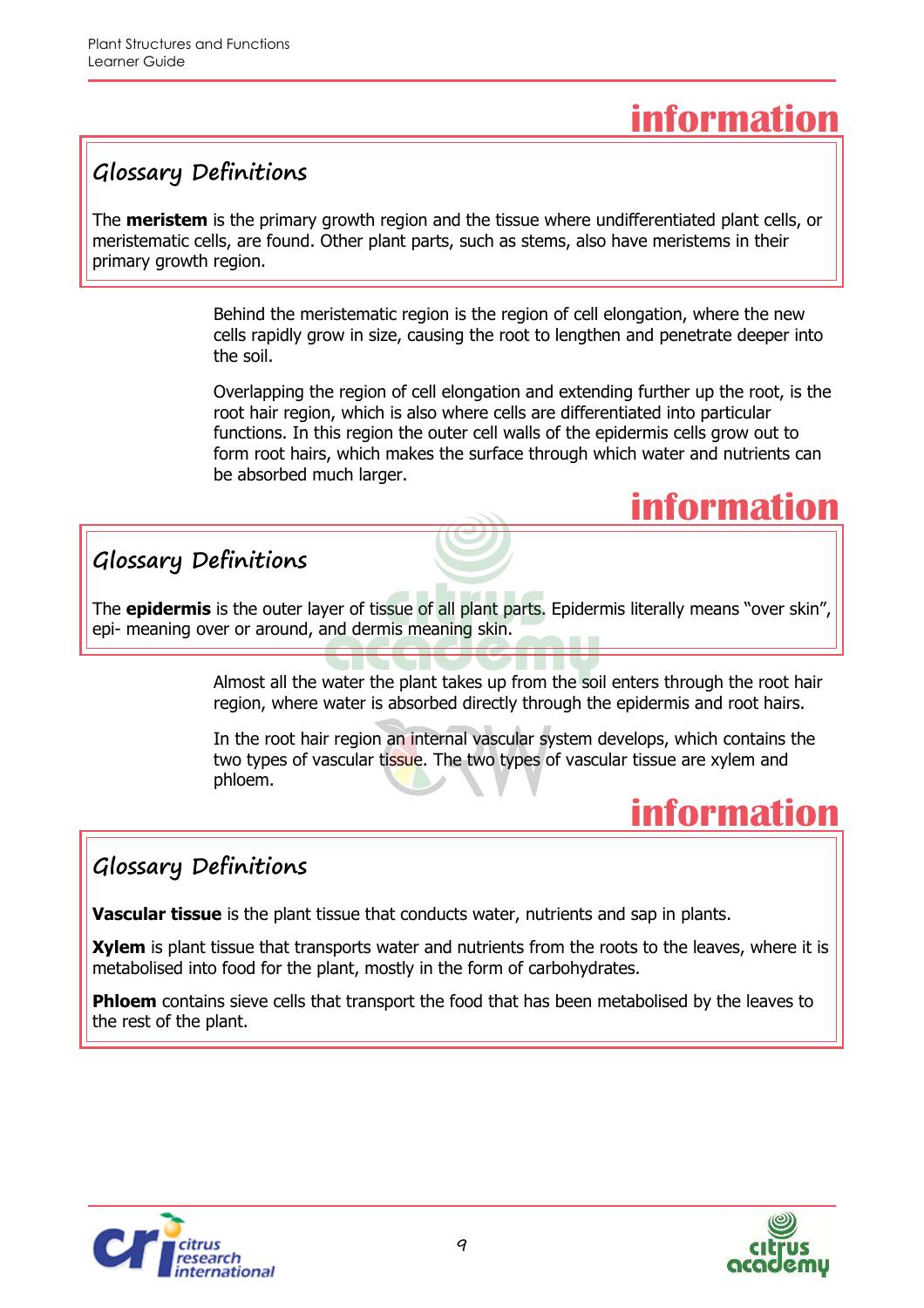Behind the root hair region is the mature region of the root, where it becomes thicker and from where more roots can grow out. In some plants this region develops a cork layer, referred to as the bark of the root.

The vascular system  $-$  the xylem and phloem  $-$  that starts in the root hair region links up with the system in the older part of the root running though the stele. The stele connects to the vascular system that runs through the rest of the plant.



## **Glossary Definitions**

The **stele** is the central part of the root, also called the vascular cylinder.

#### **Root Functions**

The nutrients and water that the roots absorb are transported through the xylem in the vascular system of the roots and stem to the leaves. The leaves produce food in the form of carbohydrates through metabolic processes, which are then in turn transported back through the phloem in the vascular system to feed other plant parts, including the roots. The roots can use these carbohydrates to grow, but they can also store some of it for later use.

### **Citrus Roots**

The citrus tree has a tap root system, with a large tap root and a number of lateral roots, or side roots. The root system is relatively shallow, growing only to a depth of between 30cm and 60cm. The lateral roots make up most of the root system.

Citrus roots don't grow actively all year round; in fact, the roots only grow when shoots are not actively growing. There are usually three or more growth flushes every year. Root growth also depend on soil temperature – they stop growing as soon as the temperature in the soil drops below 10°C.

## **Trunk and Stems**

The main stem, or trunk, of a tree plant grows from the plumule of a seed. Lateral branches and stems grow from buds to bear leaves and form more axillary buds or adventitious buds.



## **Glossary Definitions**

An **axillary bud** develops in the axil of a leaf on a stem. Axillary buds sprout new stems. On some of the new stems, flowers and eventually fruit develop.

**Adventitious buds** are subnormal buds found at points along a stem.



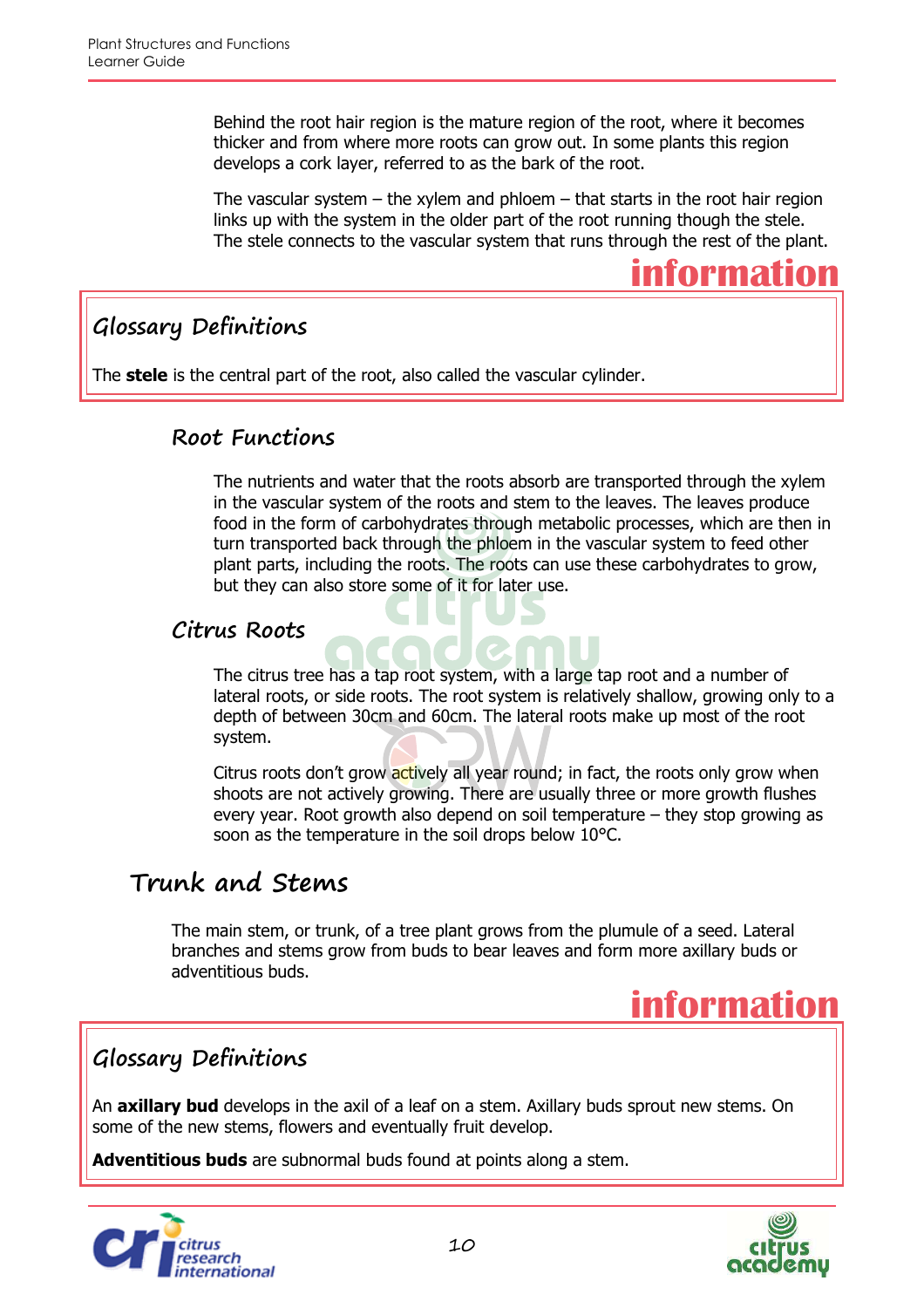#### **Stem Structure**

Stems have swellings at certain points called nodes, which is a point on a stem where a leaf is or was attached. The area between nodes is termed the internode.

The major internal parts of a stem are the vascular system, which also consist of xylem and phloem and connects to the vascular system in the roots, and cambium.

## **information**

## **Glossary Definitions**

**Cambium** is a tissue layer that contains undifferentiated cells for plant growth.

### **Stem Growth**

Stems usually grow above the ground and are positively phototropic. Some stems are thigmotropic in response to touch, such as the stems of climbing plants. In most stems the meristem, which you may remember means the primary growth region, is apical. This results in apical dominance.

## **information**

**Glossary Definitions**

**Phototropic** means turning or growing of a plant towards the light.

**Thigmotropic** means turning or growing towards a touch stimulus.

In most stems the meristem, which you may remember means the primary growth region, is apical. This results in apical dominance.

## **information**

## **Glossary Definitions**

**Apical** means at the apex, in this case the tip or end.

**Apical dominance** means growing faster at the apex, or tip, which results in lengthening.

This is called primary growth. Tree stems continue to grow until the apical meristem falls below the horizontal, at which point it stops growing longer and growth energy is directed into younger stems. This is why tree branches stop growing longer when they become lateral.

Cutting off the apical meristem of a stem or branch also stops the branch from growing longer. It directs growth energy into buds along the stem or branch, causing them to start growing. This can be seen clearly in the nursery, when



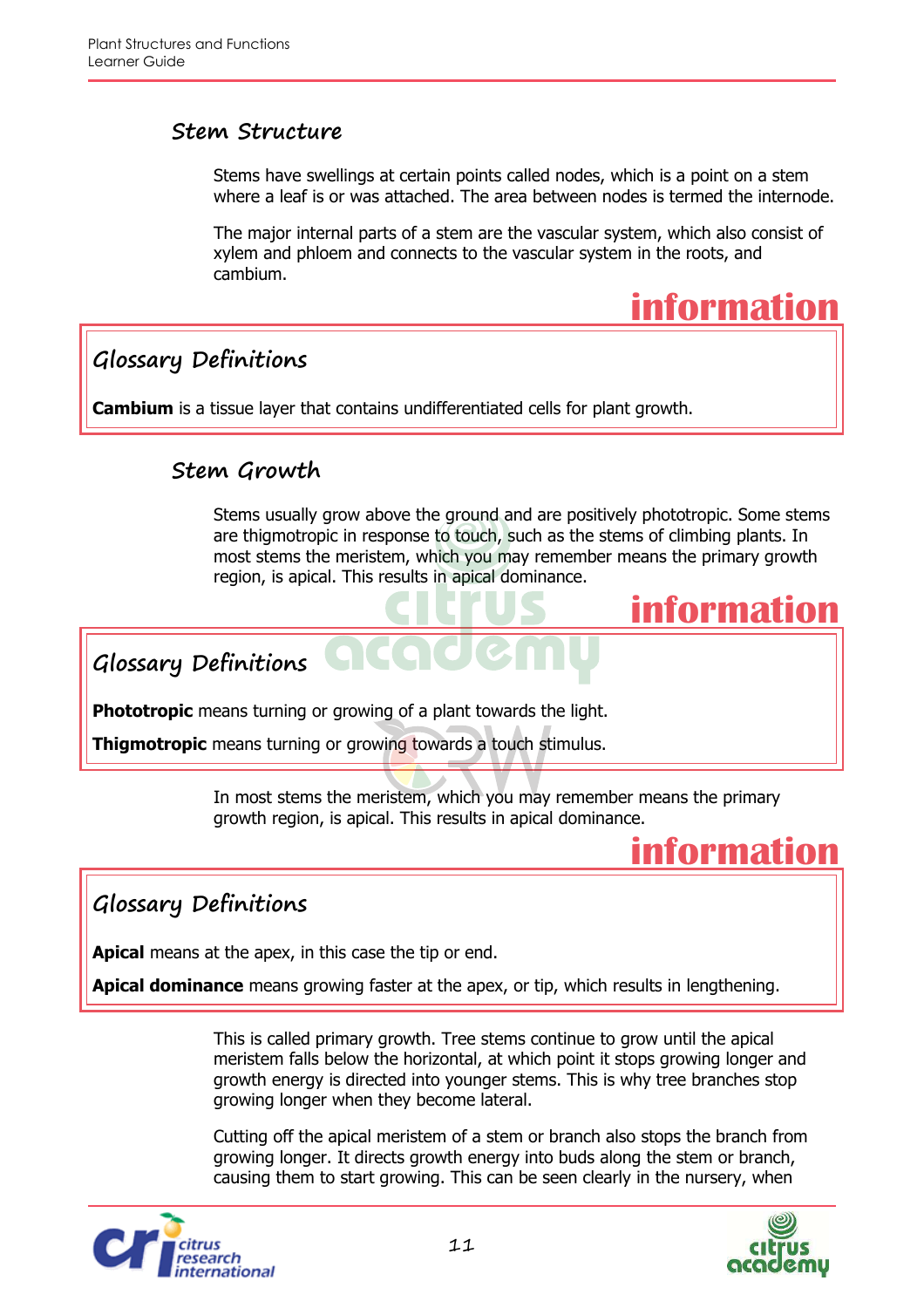young trees are topped. Removing the apical meristem of the main stem of the tree causes it to stop growing taller and to develop side branches, which is how the tree canopy starts developing.

Bending is another method that can be used to break apical dominance. This means simply bending a stem or branch so that its tip is below the horizontal and securing it.

Stems thicken through secondary growth. The cambia in the stem is made up of undifferentiated cells, and as the stem gets older, these cells differentiate into xylem, phloem, cork and other woody tissue. This causes the stem to thicken.

#### **Stem Functions**

Stems and trunks form the framework of the plant. The stems support buds and leaves, and serve as conduits for water and nutrients. One of their most important functions is to expose leaves to the maximum available sunlight.

### **Citrus Trunks and Stems**

Citrus trees have main trunks from which lateral branches grow. A number of smaller branches grow from the lateral branches, on which the leaves grow. The citrus tree is referred to as a complex, branched tree.

In citrus, as is the case in other fruit trees, water shoots also develop. Water shoots, also called water sprouts, are stems that grow from dormant buds buried in old branches, often on the inside of the tree canopy. The shoots grow quickly and vigorously towards the light, feeding on the plentiful nutrients and water in the old wood. This fast growth causes the shoot to be thin and weak. The joint to the branch is also often weak. Water shoots are not ideally suited for bearing fruit and they are usually removed during pruning.

These growth habits have implications for production practices, and in particular for pruning. Removing deadwood and water shoots, improving light interception inside the tree canopy, and getting a good balance between vegetative growth and fruit production are the main aims of pruning.

#### **Leaves**

The leaves of plants, also called foliage, are probably their most noticeable structures. Leaf buds develop at the apex of stems and form nodes on the stem once the stem has grown longer. Leaves grows from the leaf buds. Leaves can take different forms, depending on the function that they have to perform.

## **Leaf Types**

There are different types of leaves, classified according to their composition, venation and position on the stalk. Simple leaves just have a simple blade, but compound leaves have indentation on the edge that can sometimes reach to the centre midrib, which divides the leaf into leaflets. Leaf composition is about how leaflets are arranged around the midrib in compound leaves. The most common compositions are pinnate, twice pinnate, palmate, trifoliate and ternate leaves.



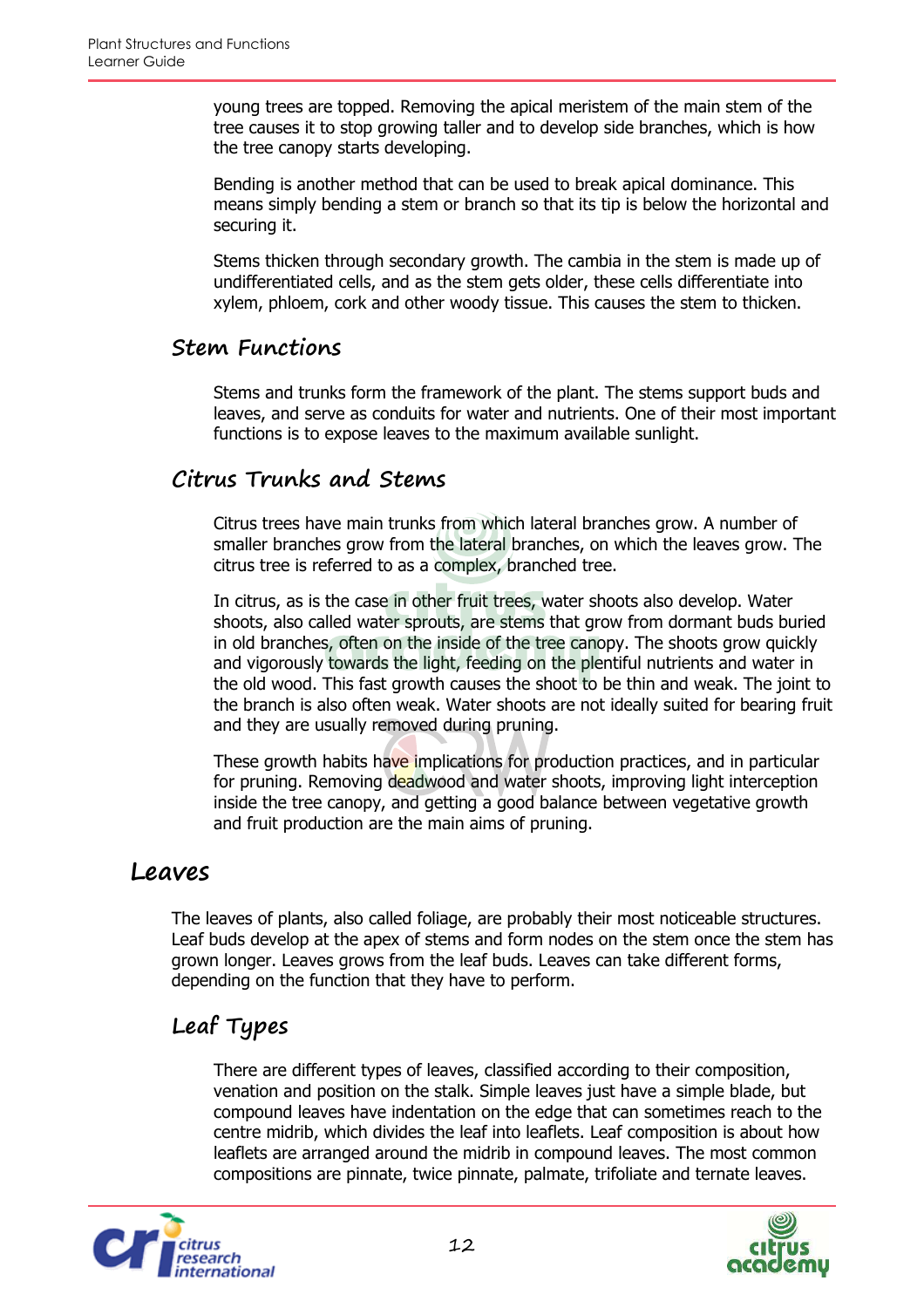Leaf venation refers to the manner in which the veins are arranged on the leaf blade. The most common venation is parallel and pinnate.

Leaf position refers to where on the stem the leaves grow and their arrangement on the stem. The most common leaf positions are opposite, alternate, whorled and basal.

### **Leaf Structure**

A typical simple, pinnate foliage leaf consists of a large, flat lamina, a petiole, and a leaf base with which the leaf is attached to the stem.



**Glossary Definitions**

The **lamina** is the blade of the leaf.

The **petiole** is the leaf stalk.

The leaves of monocot plants do not have petioles, and are attached to the stem by means of a leaf sheath.

The midrib and veins on the leaf blade are the vascular cylinders of the leaf. It runs from the stem through the petiole to the midrib and into the veins.

On the surface of the leaf there are stomata.



## **Glossary Definitions**

**Stomata** is the plural of stoma, which is a tiny pore surrounded by two guard cells in the epidermis of a plant leaf or stem that controls the passing of water vapour and other gasses into and out of the plant.

## **Leaf Functions**

Leaves perform three very important functions, namely photosynthesis, transpiration and respiration. We will discuss this in more detail in the next section, when we look at plant functions.

#### **Citrus Leaves**

Citrus trees are evergreen. Leaves live only for about three years, depending on conditions. During early leaf growth, the young leaves use more carbohydrates than what they produce, becoming contributors only once fully grown at four to six weeks old. They reach maximum production capacity after about six months.



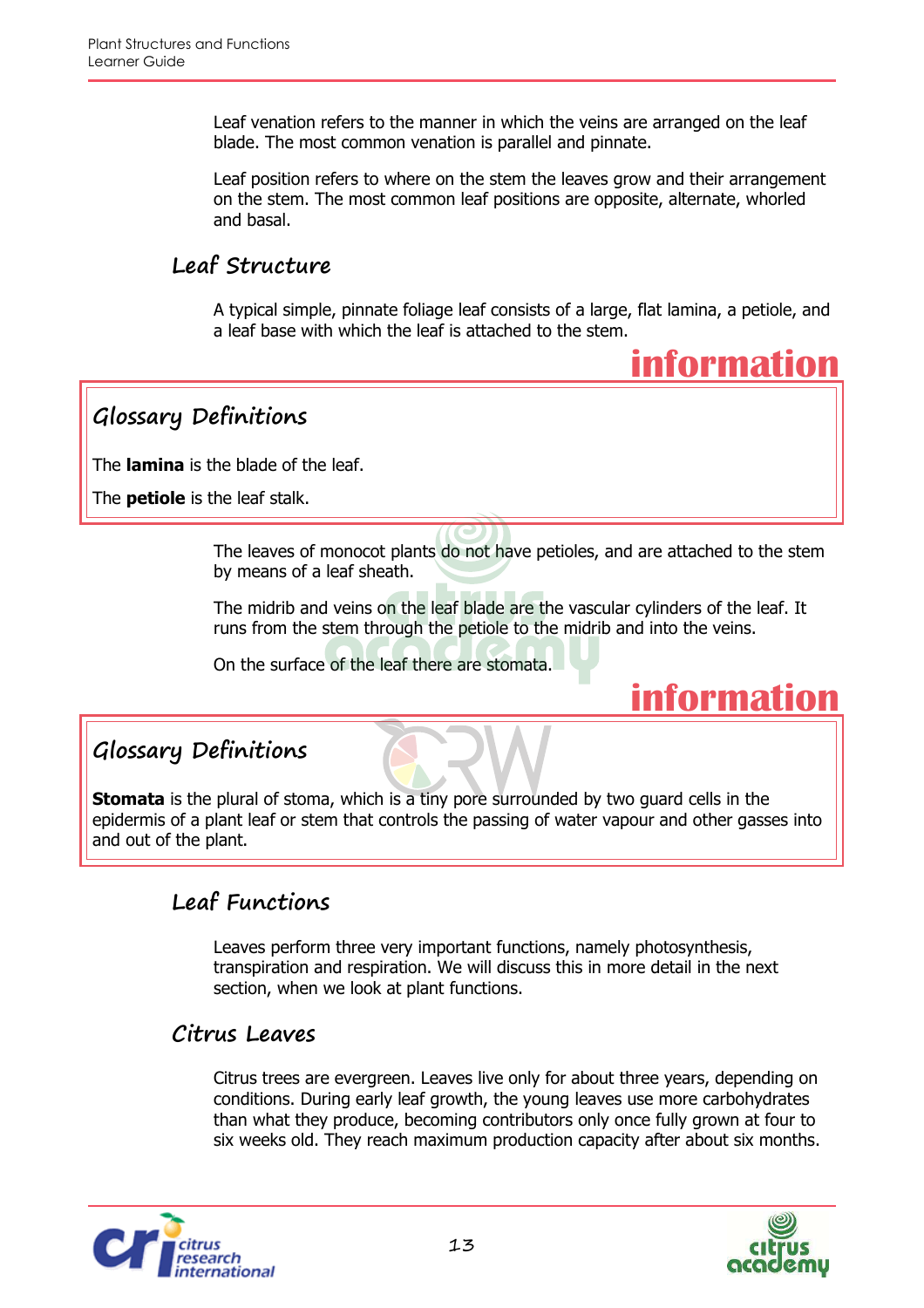## **Flowers**

Plants have flowers of many different shapes and sizes, with many variations in colour, and in the number and arrangement flower parts. On fruit producing plants, such as citrus, flowers are also referred to as blossoms.

### **Flower Structures**

Flowers consist of whorls of flower parts that fit into one another. From the bottom, or outside, the flower consists of the pedicel, receptacle, perianth, stamen, and pistil.



**information**

## **Glossary Definitions**

The **pedicel** is the stalk of the flower.

The **receptacle** is a set of very closely spaced nodes to which the whorls are attached.

The **perianth** is the outer structure of a flower, also sometimes referred to as the flower envelope, consisting of the sepals and petals.

The **stamens** form the third whorl inside the corolla and are the male reproductive organs of a flower.

> Some flowers, such as citrus, have more than one whorl of stamens. The stamen typically consists of a filament and an anther.

The pistil is made up of the stigma, style and ovary. The ovary will become a fruit after the ovules are fertilised, and the ovules will become the seeds.

## **Glossary Definitions**

The **filament** is a slender, flexible stalk that supports the anther.

The **anther** bears the pollen in pollen sacs. Pollen grains contain the male reproductive cells.

The **pistil** is the fourth and innermost whorl of the flower, and the female reproductive organ of the flower.

The **stigma** is the top part of the pistil that receives the male pollen grains.

The **style** is an extension of the ovary, shaped like a stalk. It supports the stigma and connects it to the ovary.

The **ovary** contains one or more chambers, which contain ovules.



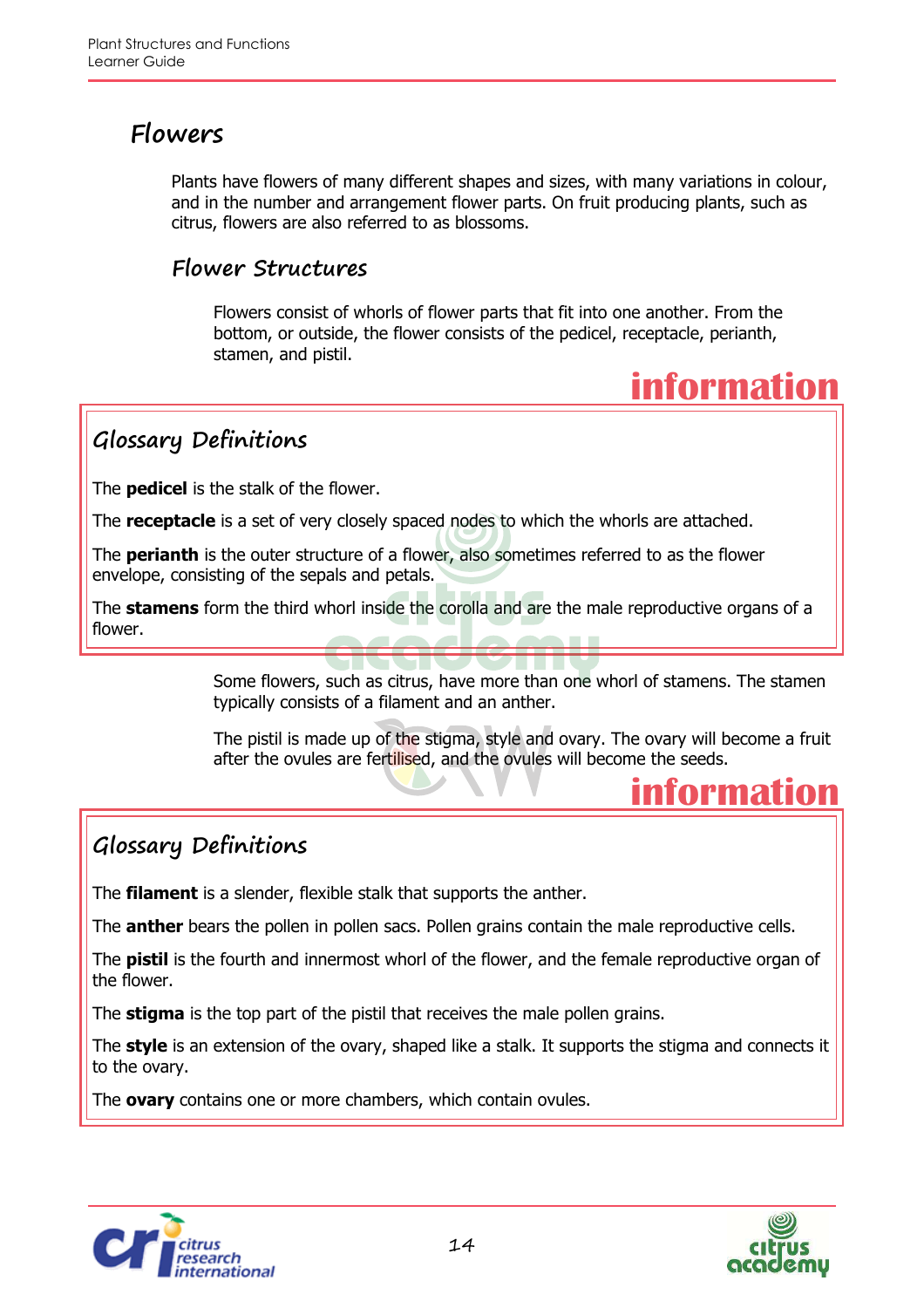#### **Flower Functions**

Flowers are the reproductive parts of plants and produce male sex cells contained in pollen grains, and female sex cells contained in ovules. Some flowers are brightly coloured and produce nectar to attract pollinators, such as birds, butterflies, bees and mosquitoes.

#### **Citrus Flowers**

The citrus flower is reasonably typical. It is composed of sepals at the base, which remains on the fruit as the calyx.

This is followed by white petals, which enclose the stamens and pistils. This is known as a complete flower, meaning that both female and male reproductive structures are present.

## **Fruit**

Fruit develops from the ovaries contained in flowers, and normally contains seeds with zygotic embryos. The fruit protects seeds and in some cases helps them to disperse.

### **Fruit Structures**

Fruit normally consists of a pericarp and one or more seeds. The pericarp in fleshy fruit consists of the exocarp, mesocarp, and endocarp.

## **Glossary Definitions**

The **pericarp** is the part that surrounds the seed or seeds, and includes the skin and flesh of fleshy fruit.

The **exocarp** is the outer fruit covering.

The **mesocarp** is the middle fruit covering.

The **endocarp** is the inner covering, in many cases the stiff or hard covering of the seed.

The exocarp, mesocarp and endocarp take on different roles in different types of fruit. In fleshy fruit the pericarp develops into these three layers around the seeds as the fruit ripens. In a mango and peach, for instance, the exocarp is what we know as the skin, and the mesocarp is the flesh. In stone fruit such as peaches, plums, apricots and mangos, the endocarp is known as the stone. The seed is normally enclosed in the endocarp.

In dry fruit, such as nuts, grains and legumes, you cannot distinguish between these three layers.





**information**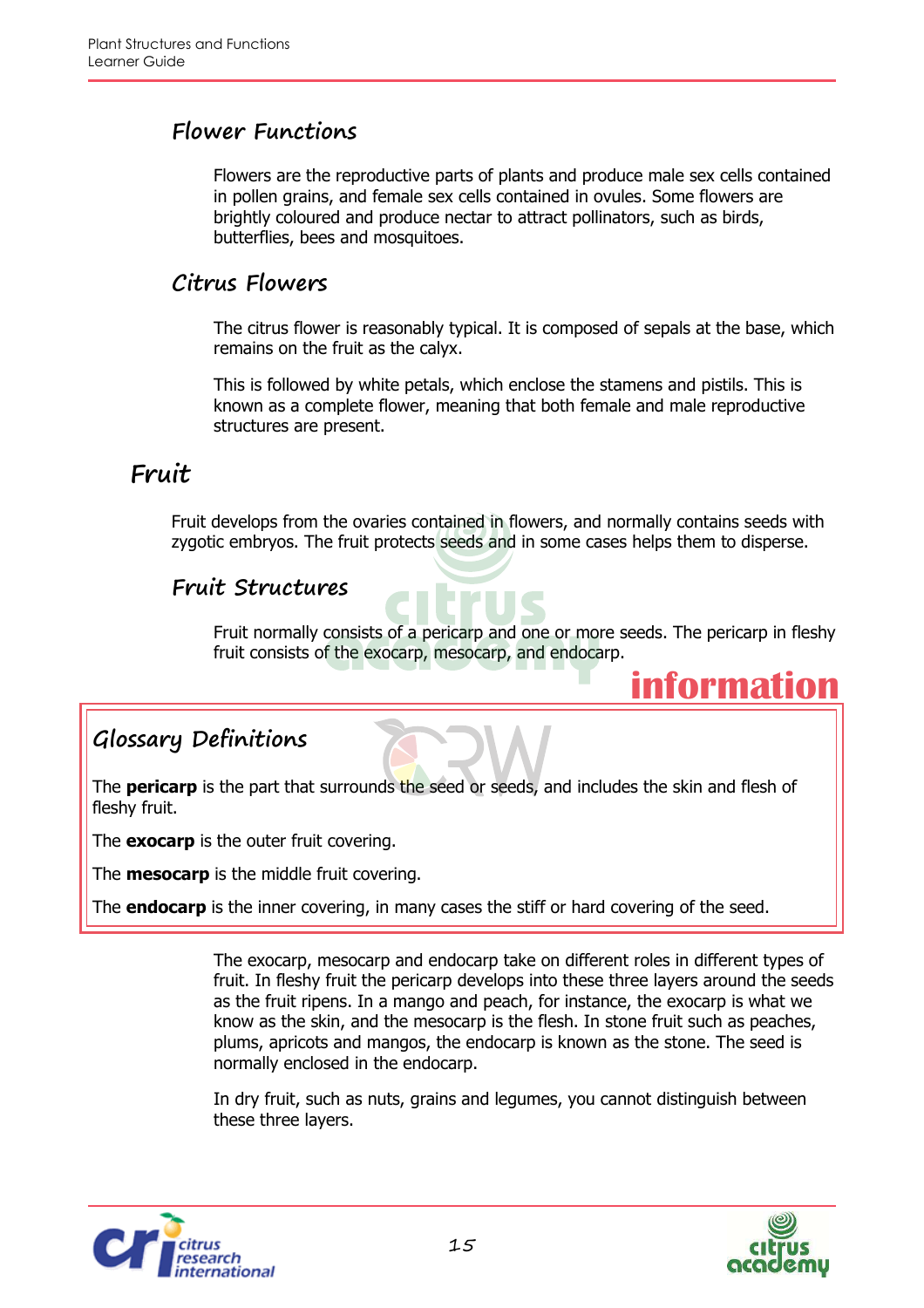### **Citrus Fruit**

Citrus fits into the category fleshy single fruit, because the pericarp is fleshy and juicy when mature, and a sub-category called a berry, because the pericarp is fleshy throughout.

In citrus, the exocarp – also called the flavedo – is a few cells thick, has a waxy cuticle on the outer side. It contains pigments which give it the green or orange colour and oil glands.

The mesocarp contains loosely packed cells with many air spaces, which later become the albedo.

The endocarp contains the segments and juice vesicles, and becomes the edible part of the fruit. The seeds, if present, are found within the endocarp.



## **Glossary Definitions**

The **flavedo** is the coloured outer peel layer of citrus fruits, also called the zest.

The **albedo** is the whitish inner portion of the rind of citrus fruit, also called the pith.

The **vesicles** in citrus fruit contain the juice of the fruit, and is also called the pulp.

## **Plant Functions**

Plants perform many complex functions, but at the basis of it are the three metabolic processes that are fundamental to plant growth, namely photosynthesis, transpiration and respiration.

## **Photosynthesis**

The principal function of leaves is to absorb sunlight to manufacture carbohydrates through photosynthesis. Think of leaves as the food factory of the plant.



## **Glossary Definitions**

**Photosynthesis** literally means production through light, and it is the metabolic process by which green plants turn carbon dioxide and water into food in the form of carbohydrates using energy from sunlight.



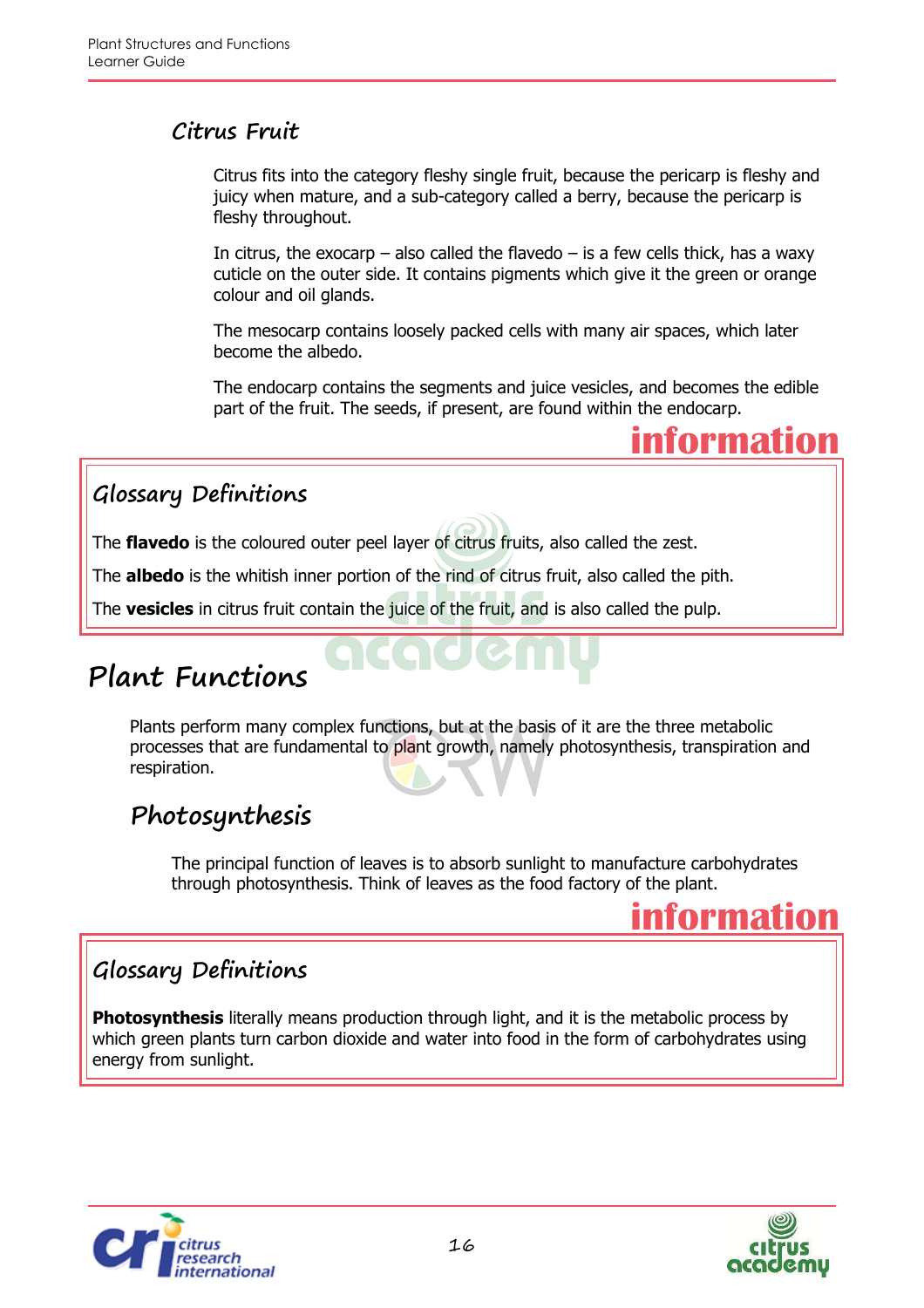This formula shows the process that takes place during photosynthesis. The plant absorbs water through the roots and it is taken to the leaves through the xylem in the vascular tissue. Through the stomata in the leaves, the plant absorbs carbon dioxide, for which the chemical formula is  $CO<sub>2</sub>$ . The green pigments, or chlorophyll, in the leaves absorb sunlight and with this energy the plant manufactures carbohydrates in the form of sugar, with the chemical formula  $C_6H_{12}O_6$ . The remaining oxygen and water molecules are released through the stomata.



**information**

## **Glossary Definitions**

**Chlorophyll** is a green pigment, present in all green plants, which is responsible for the absorption of light to provide energy for photosynthesis.

> The carbohydrates that are manufactured by the leaves are transported back through the phloem to the other plant parts where it is stored until it is needed for plant growth and to produce fruit and flowers.

## **Transpiration**

The loss of water vapour through the stomata is known as transpiration.

**Glossary Definitions**

**Transpiration** means to lose water through the surface of a plant, particularly through the stomata.

> As we can see from the photosynthesis formula above, about half the water that is absorbed by the roots are lost through the leaves during transpiration. Transpiration helps to cool the plant, which is why the transpiration rate is higher during hot summer months, and why plant growth speeds up. It is also why irrigation must increase during the summer.

> The loss of water through the stomata causes water to move from the roots to other plants parts. Xylem cells are empty, almost like an open pipeline, and water must be "pulled" through them. When water is lost through transpiration, osmosis causes water to move from the soil into the roots, from where it is "pulled" through the roots and stem to the leaves.

## **information**

## **Glossary Definitions**

**Osmosis** is a process by which a substance, usually a gas or fluid, moves from an area where there is a lot of it to an area where there is less of it, in order to equalise the concentrations in the areas.